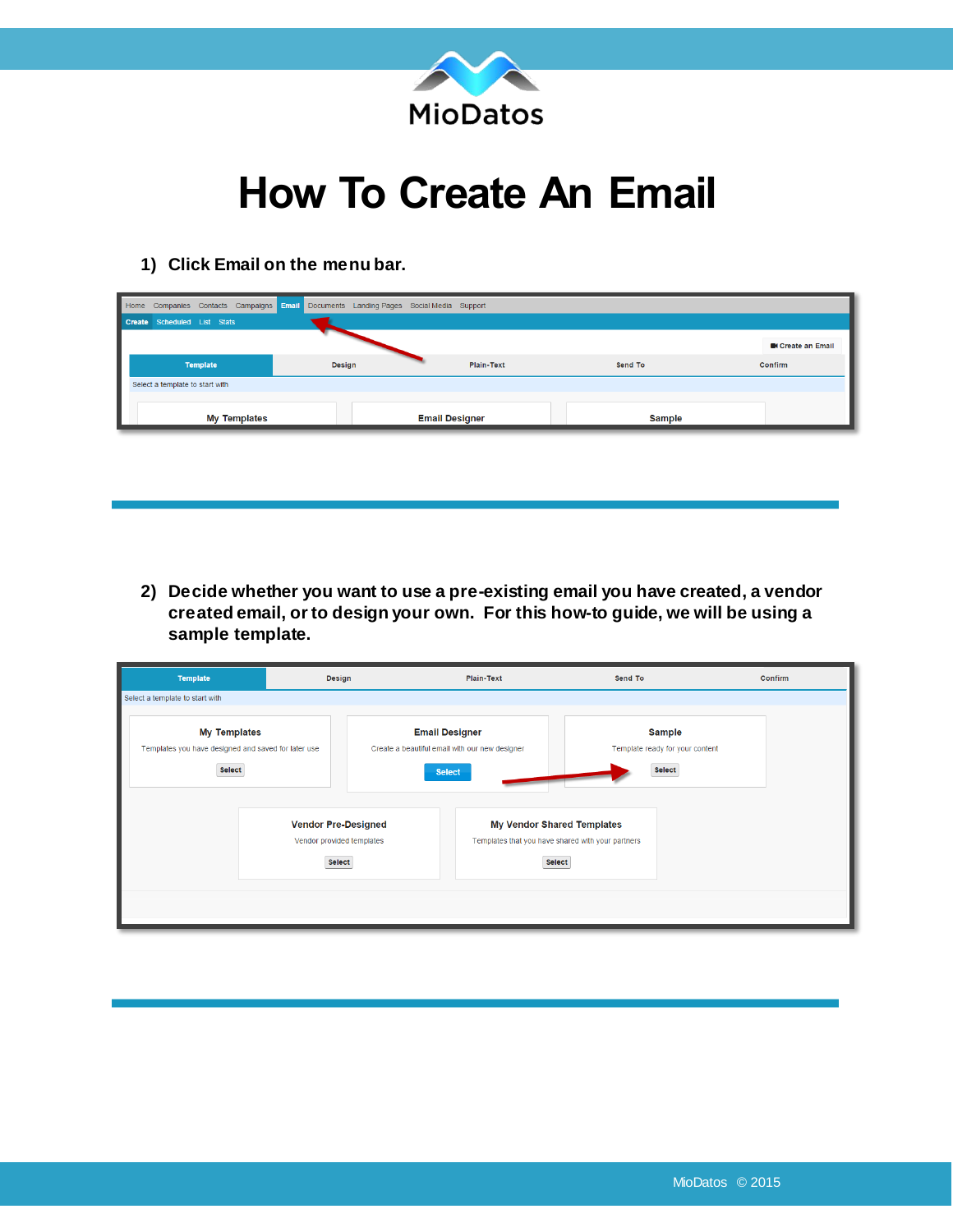

**3) Click on the template you want to edit.**

| <b>Template</b>                                                                                                                                                                                                                                                                                                                                                                                                                                                                                                                                                                                                                                                                                                                                                                                                                                                                                                                                                                                                                                                                                                                                                                                      | Design                                                                                                                                                                                                                                                                                                                                                                                                                                                                                                                                                                                                                                                                                                                                                                                        | Plain-Text    |  | Confirm                        |
|------------------------------------------------------------------------------------------------------------------------------------------------------------------------------------------------------------------------------------------------------------------------------------------------------------------------------------------------------------------------------------------------------------------------------------------------------------------------------------------------------------------------------------------------------------------------------------------------------------------------------------------------------------------------------------------------------------------------------------------------------------------------------------------------------------------------------------------------------------------------------------------------------------------------------------------------------------------------------------------------------------------------------------------------------------------------------------------------------------------------------------------------------------------------------------------------------|-----------------------------------------------------------------------------------------------------------------------------------------------------------------------------------------------------------------------------------------------------------------------------------------------------------------------------------------------------------------------------------------------------------------------------------------------------------------------------------------------------------------------------------------------------------------------------------------------------------------------------------------------------------------------------------------------------------------------------------------------------------------------------------------------|---------------|--|--------------------------------|
| Pick a template to start with                                                                                                                                                                                                                                                                                                                                                                                                                                                                                                                                                                                                                                                                                                                                                                                                                                                                                                                                                                                                                                                                                                                                                                        |                                                                                                                                                                                                                                                                                                                                                                                                                                                                                                                                                                                                                                                                                                                                                                                               | <b>Sample</b> |  | <b>Back to template option</b> |
| <b>HER MI THOUGHER IF JANUARY AND</b><br>YOUR<br>LOGO<br>Your Header Here<br>HERE<br><b>Hello Sharts</b><br>Where is its Mariates and designed from a surple trapic. Its incurried<br>Informing can be better and difficult in the same optional come. You can<br>also additiveges, Egen Miss, Indians, and new go Mids in Endersyliabs, If you result Ele-<br>In add additional content, deep a content Mid ham the videbies by the Bell and dogs if they<br><b>Drahmers</b><br>For lot to artistics which providence modelain@endenant why plant<br>at 2002/08 1271. You are also restraintance of how to get the or my Bussel Figgs.<br><b>Brand</b><br><b>New Norma</b><br>Generale Market Housands<br><b>Stringer</b><br>To an accuracion or property than a financial market in an accuracion of the company of the company of<br><b>B AND AREA BUSINESS AND A FEMALE REPORTED AND STATES</b><br>CONTRACTOR IN THE RESIDENCE OF A REPORT OF A REPORT OF A REPORT OF A REPORT OF A REPORT OF A REPORT OF A REPORT OF A REPORT OF A REPORT OF A REPORT OF A REPORT OF A REPORT OF A REPORT OF A REPORT OF A REPORT OF A REPORT OF<br><b><i>CRITICALLY CONTRACTORY</i></b><br><b>Basic Sample</b> | the between 4 percenture<br>U. Fallen Low<br>---------<br>YOUR<br><b>LOGO</b><br>HERE<br>Your Header Here<br><b>Jimila Shada</b><br>the carbon wasteful that control bild has be ables to be \$1 and \$1 and<br><b>Little Amount</b><br>Post los lo contativo ads any questionna's emailet intelligentation and on by phone<br>at 2007/02/22 You are also entrent demand from to public on the Businet Page.<br><b>Branch</b><br><b>You have</b><br><b>Service Me bi Several</b><br><b>Shirt</b><br>3. A service or contemporary the deviation of the party and a service process services.<br>If you will in this bit with a form and it of many party to pay that<br>LOCATION WAS BACK & RECOVER TO A REPORT OF THE CONTRACTOR<br><b>TRIPERS ECONOMIC DEMANDA DE</b><br><b>Basic Sample</b> |               |  |                                |
|                                                                                                                                                                                                                                                                                                                                                                                                                                                                                                                                                                                                                                                                                                                                                                                                                                                                                                                                                                                                                                                                                                                                                                                                      |                                                                                                                                                                                                                                                                                                                                                                                                                                                                                                                                                                                                                                                                                                                                                                                               |               |  |                                |

**4) You will now be brought to the email designer.**

|                         | Template               | <b>Design</b>                                                                                         | <b>Plain-Text</b>                                                                                                                                                                                                                                                                                                                                                                                                                                                                                                                                                                                                                                                                                                                                                                                                                                                                   | Send To                                                                                                                                 | Confirm |
|-------------------------|------------------------|-------------------------------------------------------------------------------------------------------|-------------------------------------------------------------------------------------------------------------------------------------------------------------------------------------------------------------------------------------------------------------------------------------------------------------------------------------------------------------------------------------------------------------------------------------------------------------------------------------------------------------------------------------------------------------------------------------------------------------------------------------------------------------------------------------------------------------------------------------------------------------------------------------------------------------------------------------------------------------------------------------|-----------------------------------------------------------------------------------------------------------------------------------------|---------|
| <b>Content</b> Design   |                        |                                                                                                       |                                                                                                                                                                                                                                                                                                                                                                                                                                                                                                                                                                                                                                                                                                                                                                                                                                                                                     |                                                                                                                                         |         |
| Text                    | Image                  |                                                                                                       |                                                                                                                                                                                                                                                                                                                                                                                                                                                                                                                                                                                                                                                                                                                                                                                                                                                                                     |                                                                                                                                         |         |
| <b>Physical Mailing</b> | <b>Left Caption</b>    |                                                                                                       | Write brief description of your email here.<br>,,,,,,,,,,,,,,,,,,,                                                                                                                                                                                                                                                                                                                                                                                                                                                                                                                                                                                                                                                                                                                                                                                                                  |                                                                                                                                         |         |
| Left Image<br>Caption   | Right Image<br>Caption |                                                                                                       | <b>YOUR</b><br><b>LOGO</b>                                                                                                                                                                                                                                                                                                                                                                                                                                                                                                                                                                                                                                                                                                                                                                                                                                                          |                                                                                                                                         |         |
| Co-Brand Box            | <b>Divider</b>         |                                                                                                       | <b>HERE</b>                                                                                                                                                                                                                                                                                                                                                                                                                                                                                                                                                                                                                                                                                                                                                                                                                                                                         |                                                                                                                                         |         |
| Padding                 | Banner                 |                                                                                                       | .                                                                                                                                                                                                                                                                                                                                                                                                                                                                                                                                                                                                                                                                                                                                                                                                                                                                                   | <b>Your Header Here</b>                                                                                                                 |         |
| £                       | Signature              |                                                                                                       | Hello [ContactFirstName],                                                                                                                                                                                                                                                                                                                                                                                                                                                                                                                                                                                                                                                                                                                                                                                                                                                           |                                                                                                                                         |         |
|                         |                        |                                                                                                       | Welcome to the MioDatos email designer! This is a sample template. Edit the content by<br>hovering over this text box and clicking edit in the upper righthand comer. You can also add<br>images, hyperlinks, buttons, and merge fields to this template. If you would like to add<br>Feel free to contact us with any questions via email at info@miodatos.com or by phone at<br>(888)795-1021. You can also review videos and how-to guides on our Support Page.<br>Sincerely,<br>Your Name<br>[CompanyName]<br>Website<br>[CompanyTelephone]<br>To ensure you receive all [CompanyName] notifications, news, and updates, we recommend adding us to your<br>address book to prevent our messages from being sent to your junk folder.<br>Copyright C 2015 [CompanyName], All rights reserved.<br>[address1] [clty], [stateprovince] [country] [postalcode]<br>[CompanyTelephone] | additional content, drag a content field from the sidebar to the left and drop it into the designer.<br>[Enter Footer Information Here] |         |
|                         |                        | Unsubscribe from future mailings. [company] [address1] [city], [stateprovince] [country] [postalcode] |                                                                                                                                                                                                                                                                                                                                                                                                                                                                                                                                                                                                                                                                                                                                                                                                                                                                                     |                                                                                                                                         |         |
|                         |                        |                                                                                                       |                                                                                                                                                                                                                                                                                                                                                                                                                                                                                                                                                                                                                                                                                                                                                                                                                                                                                     |                                                                                                                                         |         |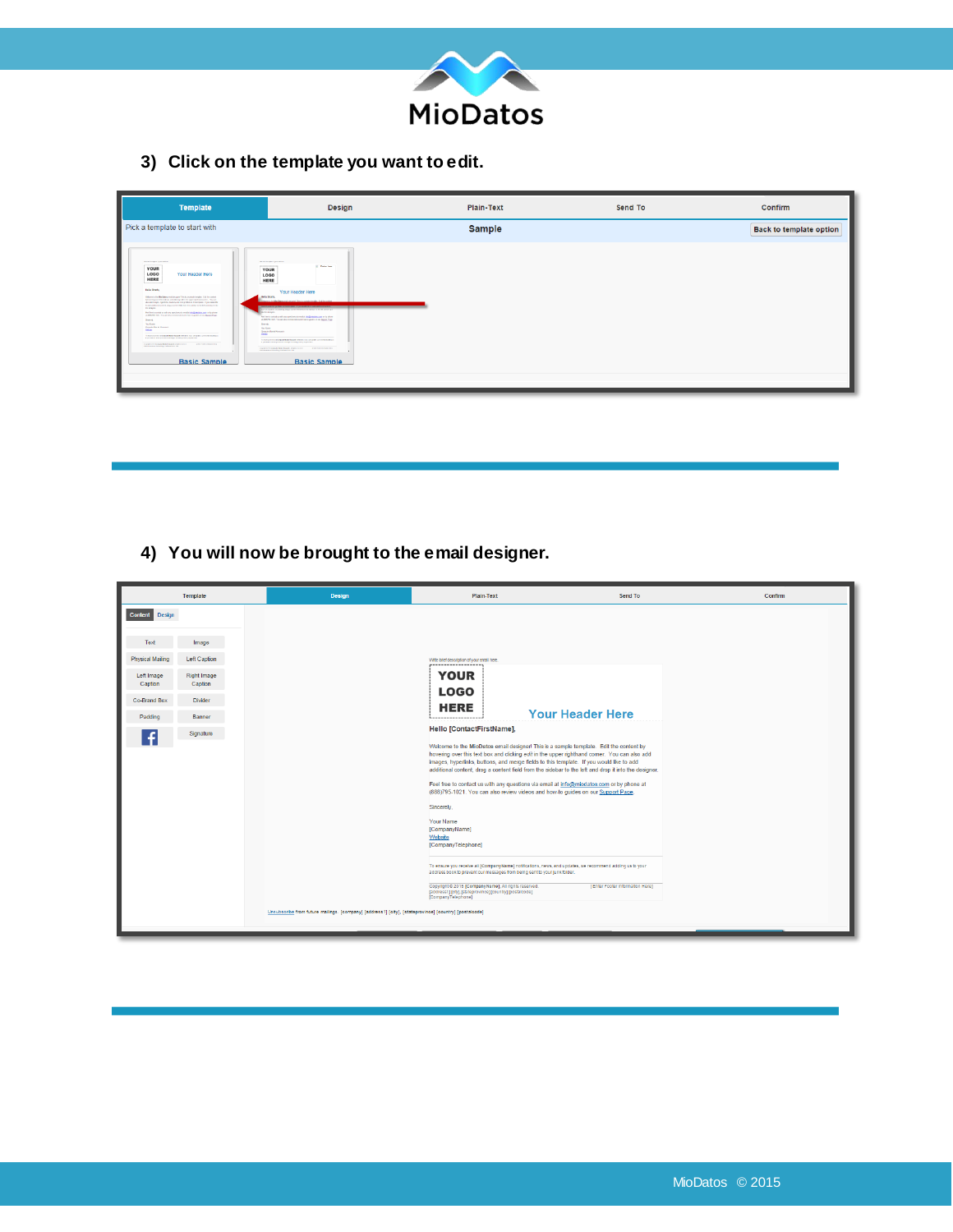

**5) You can choose to edit the existing content within the designer, or add additional sections to the email. These sections can be found on the left-hand content bar. To use one of these content sections, simply choose the one you would like to use, drag it onto the designer and drop it into an open blue box.** 

| Design<br>Content       | Right Image<br>Caption | Preheader<br>Header                                        |
|-------------------------|------------------------|------------------------------------------------------------|
| Text                    | Co-Brand Box           | <b>Physical Mailing</b><br>Drop Block He                   |
| Image                   | <b>Divider</b>         | <b>Body</b>                                                |
| <b>Physical Mailing</b> | Padding                | Write brief description of your email here.<br><b>YOUR</b> |
| Left Caption            | Banner                 | <b>LOGO</b>                                                |
| Left Image<br>Caption   |                        | <b>HERE</b><br><b>Your Header Here</b><br>                 |

**6) To edit a section of your email, hover over the email designer and click Edit in the upper right-hand corner.** 

| Edit<br>Remove<br>Write brief description of your email here. |
|---------------------------------------------------------------|
| <b>YOUR</b>                                                   |
| <b>LOGO</b>                                                   |
| <b>HERE</b>                                                   |
| <b>Your Header Here</b>                                       |
| Hello [ContactFirstName],                                     |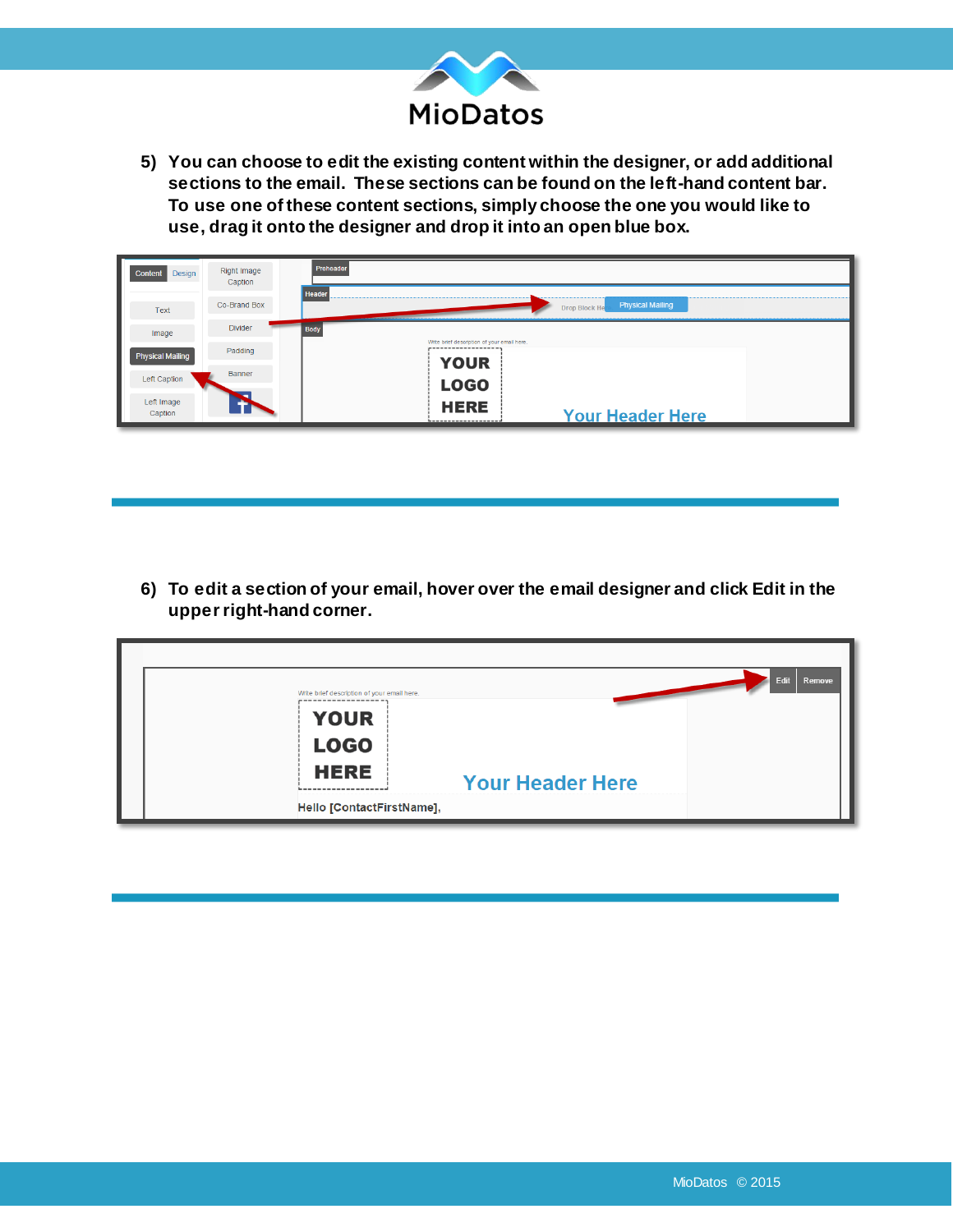

**7) You will now see the Email Editor. You can edit images and text in this pop-up window. Each of the buttons on the left-hand side has a different use. To figure out which one you need, hover over each button. Merge Fields are pieces of information that auto populate based on your settings in MioDatos. If you would like to include a link to a document you have uploaded, click the dropdown box under Include Documents and select the document you would like to insert.**

| <b>Edit</b>                                                                                                                                                                                                                                               | $\mathbf x$                                                                                                                                                                                                                                                                    |
|-----------------------------------------------------------------------------------------------------------------------------------------------------------------------------------------------------------------------------------------------------------|--------------------------------------------------------------------------------------------------------------------------------------------------------------------------------------------------------------------------------------------------------------------------------|
| Content<br><b>A G E</b> D C<br>«> HTML<br>$d_0$<br><b>B</b> $I \cup S$ $X_2$ $X^2$ $\Box J$<br>$485 -$<br><sup>b</sup> a<br>뤁<br>B<br>$\mathcal{B}$<br>$\frac{1}{2}$<br>囲<br>$\Omega$<br>Ø                                                                | <b>Styles</b><br><b>Body Settings</b><br>Background Color:<br>#fafafa<br>Email Content Border Width:                                                                                                                                                                           |
| I≣I≣.<br>$\frac{100}{50}$<br>重量<br>蛋<br>$\mathbb{R}$<br>話<br>目<br>ÆΞ<br>$\equiv$<br>22<br>Normal<br>Font<br>$Size -$<br><b>Styles</b><br>$\overline{\phantom{a}}$<br>$\scriptstyle\star$<br>$\frac{58}{12}$ $\frac{10}{10}$<br>$\ddot{ }$<br>$A - A$<br>國 | <b>Opx</b><br>Text Color:<br>#000000<br><b>Merge Fields</b><br>[ContactEmail] - The email address of your contact                                                                                                                                                              |
| Write brief description of your email here.<br><b>YOUR</b><br>Your Heal.<br><b>LOGO</b>                                                                                                                                                                   | [ContactName] - The whole name of your contact<br>[ContactFirstName] - The first name of your contact<br>[ContactLastName] - The last name of your contact<br>[ContactLeadSource] - The lead source of your contact<br>CompanyNameL - Your company<br><b>Include Documents</b> |
| body center table tbody tr td p<br><b>Save</b>                                                                                                                                                                                                            | Wireless Network Considerations for Mobile Collaboration (Sharing:He<br><b>Insert Selected Document</b><br>Cancel                                                                                                                                                              |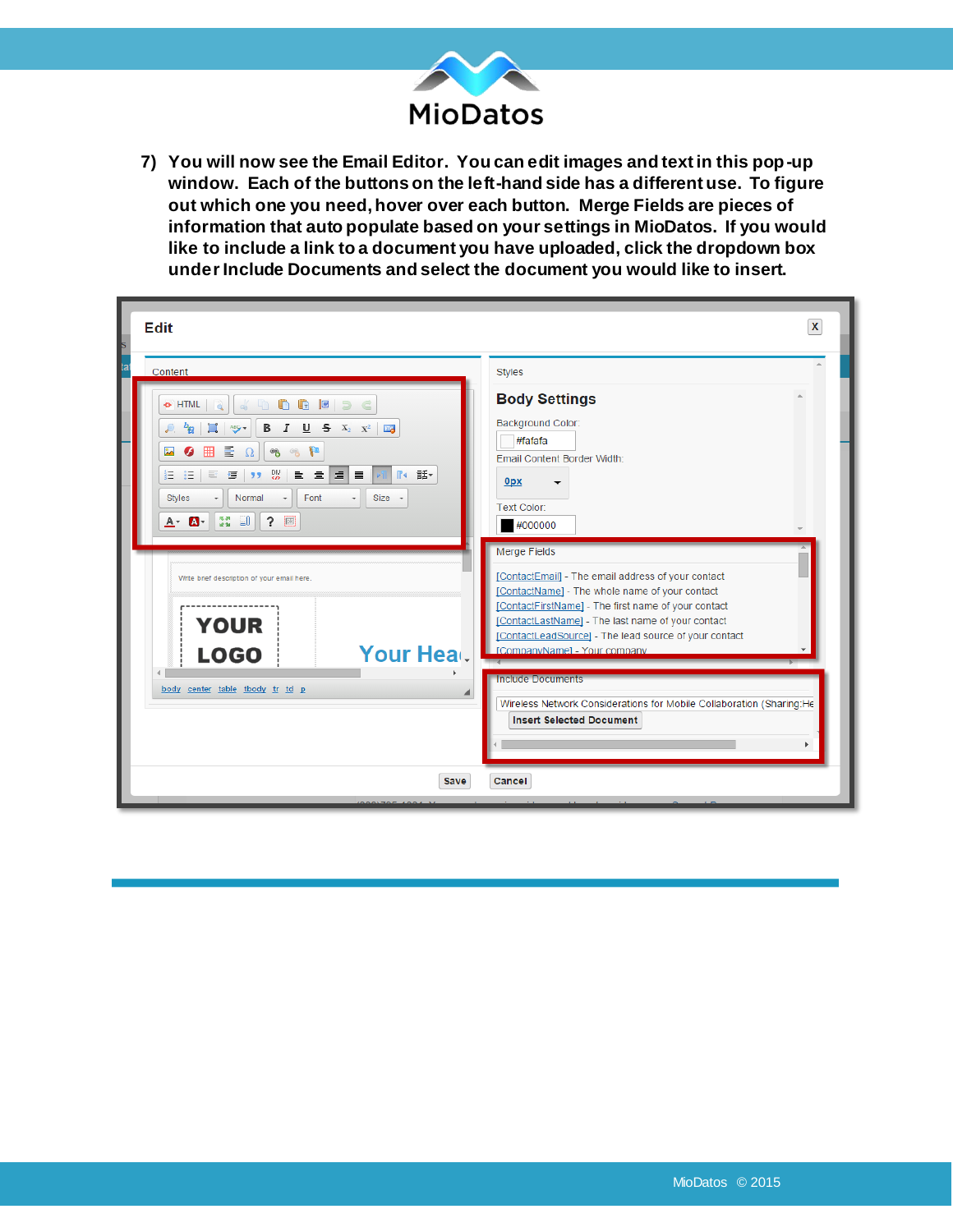

**8) To make the entire text editor visible, click the button with four green arrows. This will make editing your text easier.**

| OHTML & & BBBBC                                                                                                                                                                  | <b>Body Settings</b>                               |  |
|----------------------------------------------------------------------------------------------------------------------------------------------------------------------------------|----------------------------------------------------|--|
| $\mathcal{L}$ , $\frac{b_{\mathbf{Q}}}{\ \mathbf{Q}\ }$ $\mathbb{E}$ $\left\  \frac{a_{\mathbf{Q}}}{\ \mathbf{Q}\ } \right\ $ <b>B</b> $I$ <b>U S</b> $X_2$ $X_1^2$ $\mathbb{E}$ | <b>Background Color:</b>                           |  |
| 뤁<br>囲<br>$-4.88$<br>$\Omega$<br>$\frac{1}{2}$<br>$\bullet$                                                                                                                      | #fafafa                                            |  |
|                                                                                                                                                                                  | Email Content Border Width:                        |  |
| $\equiv$<br>(팔 蛋 ) 9 08   보 로  <br><b>MR</b><br>Æ.<br>$\equiv$<br>這                                                                                                              | 0 <sub>px</sub><br>$\overline{\phantom{a}}$        |  |
| Font<br>$Size -$<br><b>Styles</b><br>Normal<br>$\cdot$<br>$\cdot$<br>$\overline{\phantom{0}}$                                                                                    |                                                    |  |
| $\sim$ $\approx$<br>馬界                                                                                                                                                           | Text Color:                                        |  |
| $A - A$<br>设备                                                                                                                                                                    | #000000                                            |  |
|                                                                                                                                                                                  | <b>Merge Fields</b>                                |  |
| Write brief description of your email here.                                                                                                                                      | [ContactEmail] - The email address of your contact |  |
|                                                                                                                                                                                  | [ContactName] - The whole name of your contact     |  |

**9) To insert an image, you have two different options. You can either double-click an existing image within the email designer, or you can click the Insert Image button.**

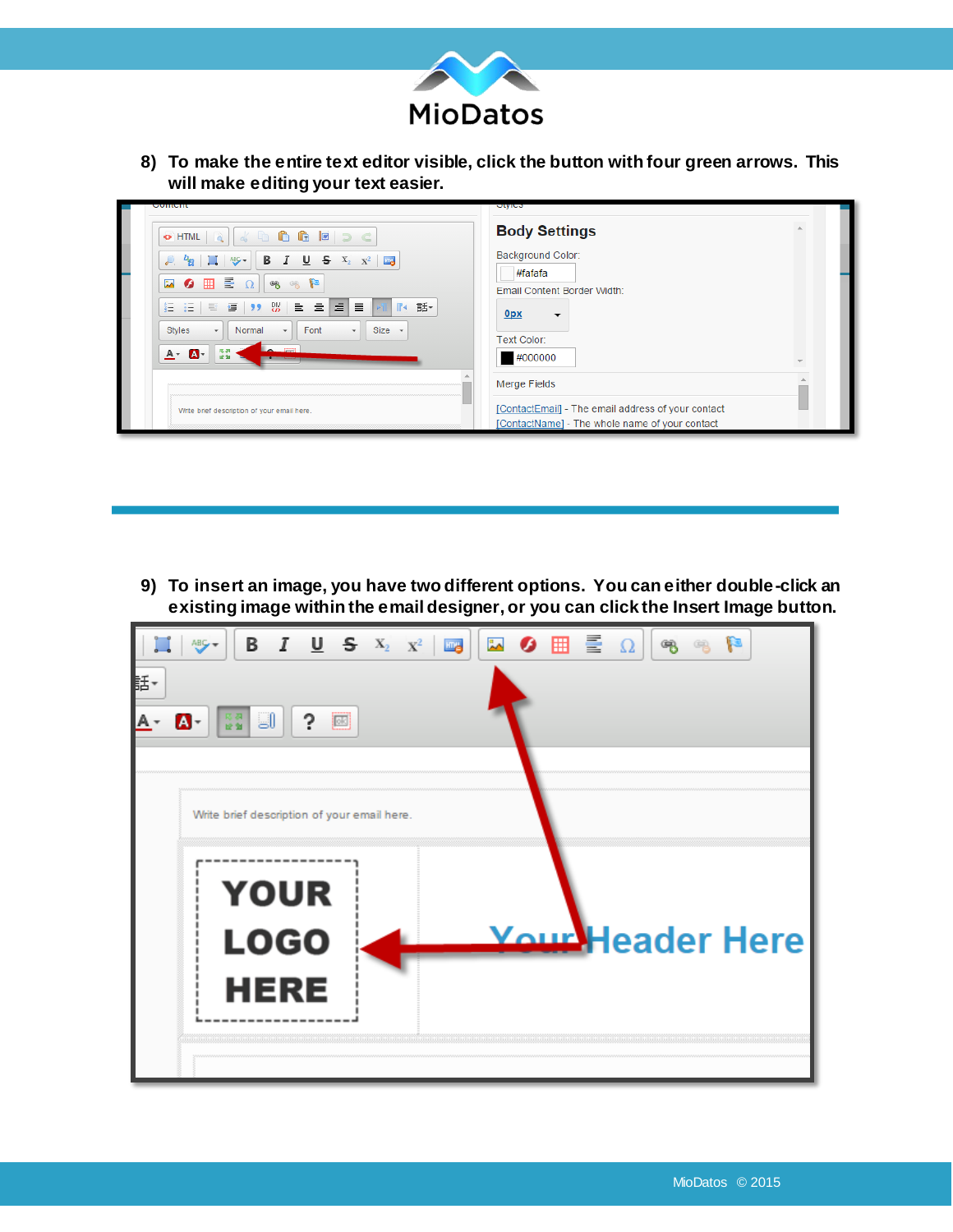

**10)You can either insert an image already uploaded to the server, or upload a new image. Decide whether you want to use one already on the server by clicking Browse Server, or click the Upload tab on the top to upload a new image.**

| Write brief descr | ×<br><b>Image Properties</b><br>Link<br>Upload<br>Image Info<br><b>Advanced</b>                                                             |  |
|-------------------|---------------------------------------------------------------------------------------------------------------------------------------------|--|
|                   | <b>URL</b><br><b>Browse Server</b><br>idf332add9_ab77_42e3_96a4_579feb78a592.png<br><b>Alternative Text</b><br>Preview<br>Width             |  |
|                   | Lorem ipsum dolor sit<br>140<br>àС<br>jamet, consectetuer<br>YOUR<br>Height<br>jadipiscing elit. Maecenas<br>ifeugiat conseguat diam<br>140 |  |

| Write brief descri                                    | ×<br><b>Image Properties</b>                                                   |  |
|-------------------------------------------------------|--------------------------------------------------------------------------------|--|
| and the first state and state there was not then them | Link<br>Upload<br>Advanced<br>Image Info                                       |  |
|                                                       | Send it to the Server<br>Choose File   No file chosen<br>Send it to the Server |  |
|                                                       |                                                                                |  |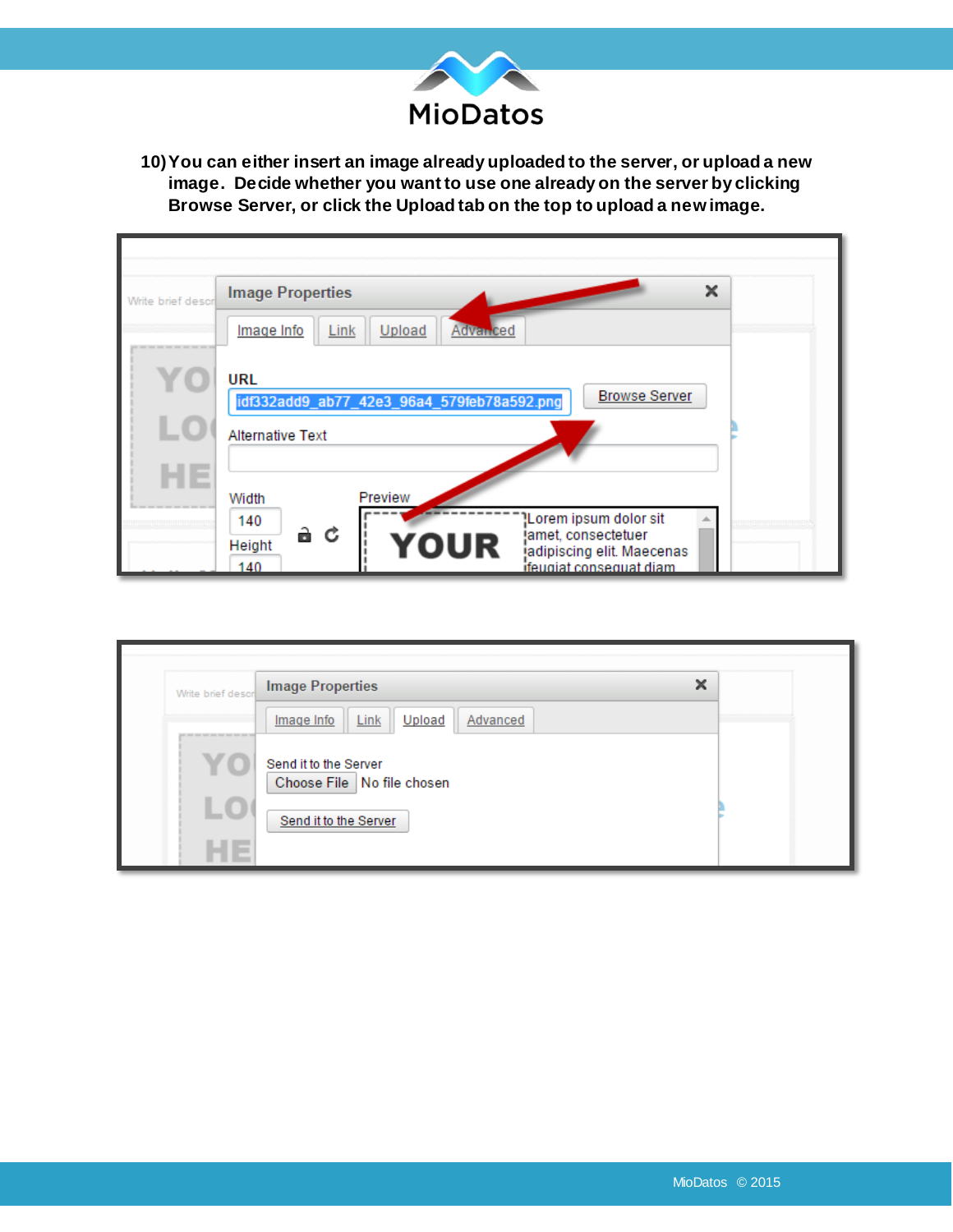

**11)Once you have chosen an image, you can resize the image directly from the Image Properties window. To ensure the ratio stays the same regardless of what size you choose, make sure the lock icon is clicked.** 



**12)To add a link to your image and make it clickable, click the Link tab at the top and enter the URL.** 

| e brief descri                  | ×<br><b>Image Properties</b>                         |  |
|---------------------------------|------------------------------------------------------|--|
|                                 | Link<br>Advanced<br>Image Info                       |  |
|                                 | URL<br>http://www.EnterYourURLhere.com               |  |
| . .                             | <b>Browse Server</b><br>Target<br><not set=""></not> |  |
| a pas pas and and the sea and a |                                                      |  |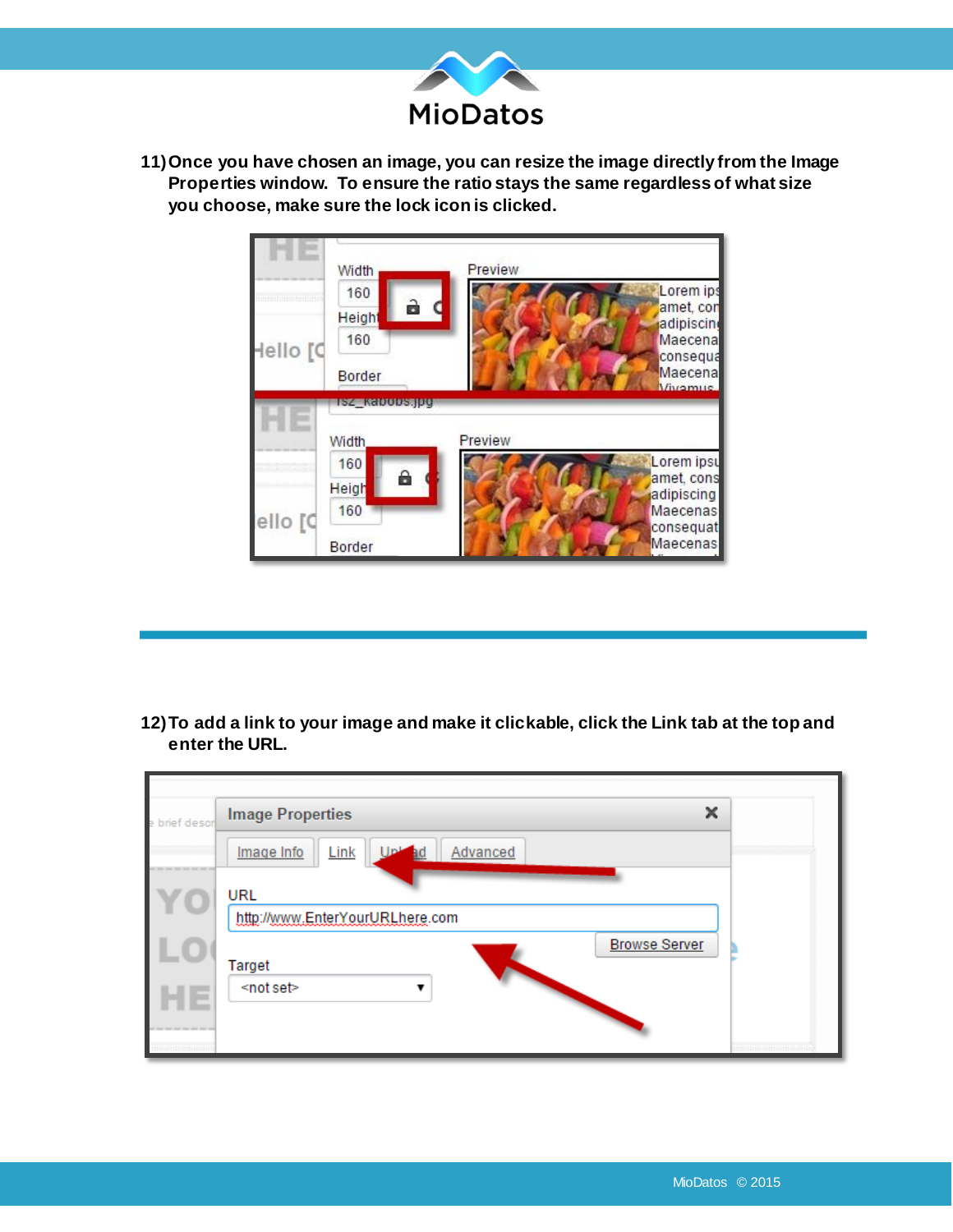

**13)Once you have made all adjustments to your image, click OK to insert it into your email.** 



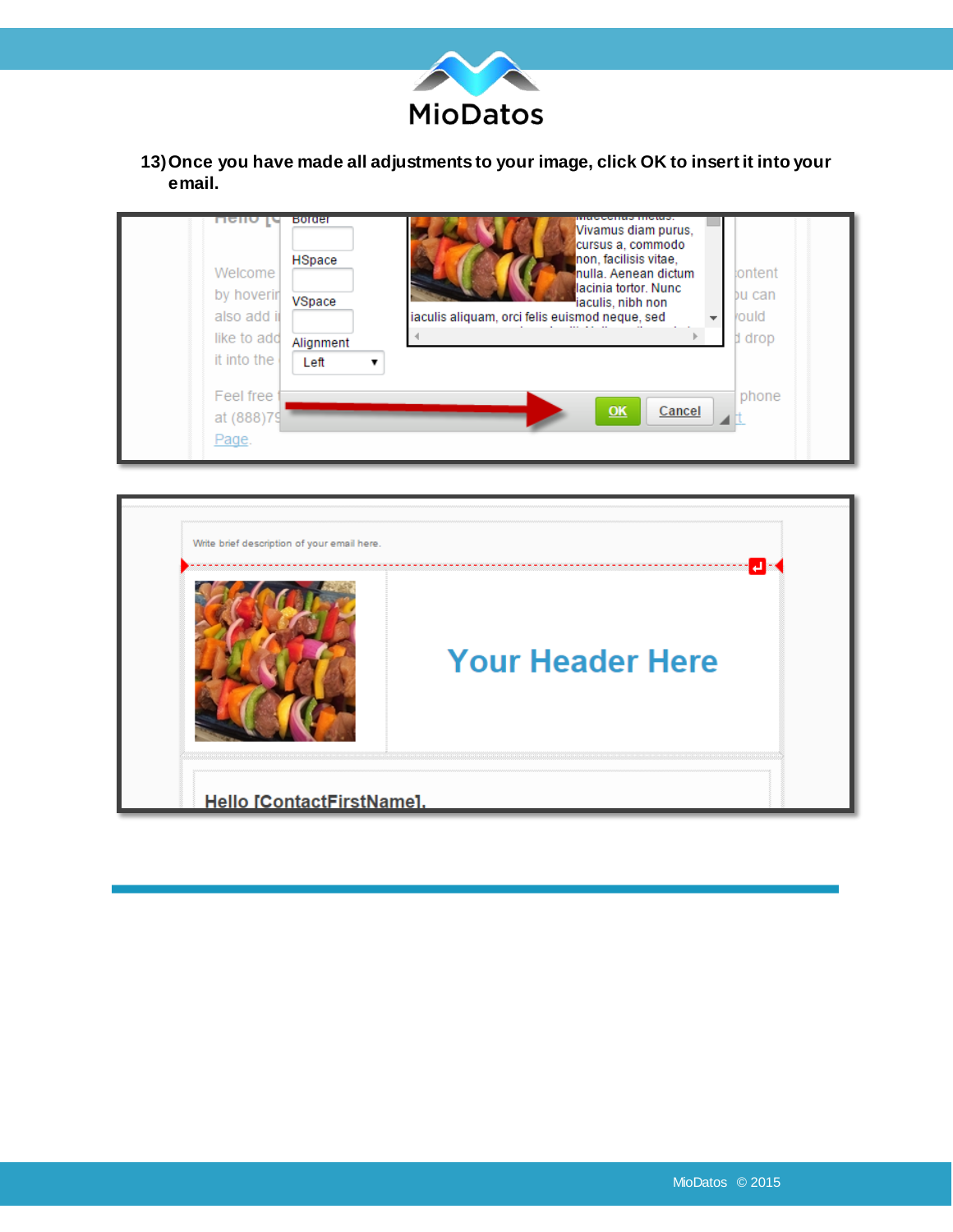

## **14)After you have made all changes to your email and you are ready to save it, shrink the text editor by once again clicking the four green arrows, and then click save.**

| $\ \cdot\ $ to the transit of the set of $\ $ , and $\ $ is the set of $\mathbb{E}\left[\mathbb{R}^d\right]$ . In the set of $\mathbb{E}\left[\mathbb{R}^d\right]$ is the set of $\mathbb{E}\left[\mathbb{R}^d\right]$ . In the set of $\mathbb{E}\left[\mathbb{R}^d\right]$ , we set of $\mathbb{E}\left[\mathbb{$<br>$\leftrightarrow$ HTML |
|-----------------------------------------------------------------------------------------------------------------------------------------------------------------------------------------------------------------------------------------------------------------------------------------------------------------------------------------------|
| HΞ                                                                                                                                                                                                                                                                                                                                            |
| $\left  \begin{array}{cc} \n\mathbb{R}^n & \mathbb{R} \n\end{array} \right $ ?<br>Styles<br>Size<br>Format<br>Font<br>$\cdot$<br>$\overline{\phantom{a}}$<br>$\overline{\phantom{a}}$                                                                                                                                                         |
|                                                                                                                                                                                                                                                                                                                                               |
|                                                                                                                                                                                                                                                                                                                                               |

| Save<br>Cancel |  |
|----------------|--|

**15)To save your template with a specific template name, click the Send To tab at the top. Otherwise, when you click Save Template, it will save your template with a generic template name.** 

| Template     | Design | Plain-Text<br>Send To |
|--------------|--------|-----------------------|
| nt<br>Design |        |                       |

| <b>Save Template As</b><br>Save Template<br><b>Send Test Email</b><br><b>Preview</b> |
|--------------------------------------------------------------------------------------|
| <b>Validate and Send</b>                                                             |
|                                                                                      |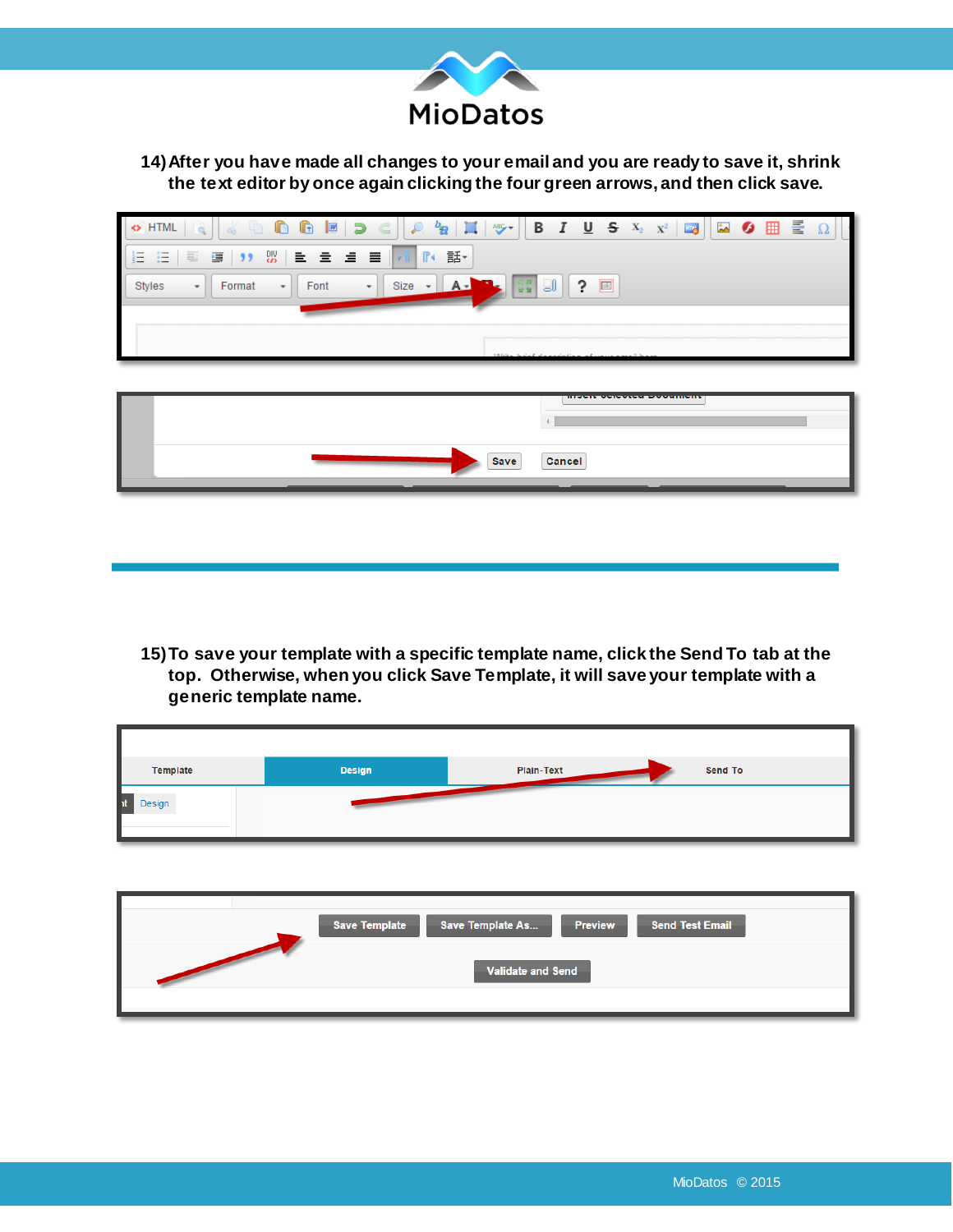

## **16)To save your template with a new name, click Send To, enter the new template name and then click Save Template.**

*Note: If you would like to save a copy of your template, click Save Template As.. and enter a new name in the pop-up window that appears.* 

| Template                                  | Design                                          | Plain-Text                                    |                | Send To                |
|-------------------------------------------|-------------------------------------------------|-----------------------------------------------|----------------|------------------------|
| Mailing Information                       |                                                 |                                               |                |                        |
|                                           | * Template Name: Basic Sample Template          |                                               |                |                        |
|                                           | * Subject: Welcome to MioDatos!                 |                                               |                |                        |
| Select Recipients List: All Contacts List | ۰                                               | <b>Edit Recipients</b><br><b>Edit Filters</b> |                |                        |
|                                           | Referral Email Blast (General Email Blast)<br>۰ |                                               |                |                        |
| Email From Name: Joan Doe                 |                                                 |                                               |                |                        |
|                                           | * Email From: Joan@gmail.com                    |                                               |                |                        |
|                                           | Sharing: @ Partner @ Company @ Private          |                                               |                |                        |
|                                           | Schedule Date: @ Now @ Future                   |                                               |                |                        |
| Physical Mailing Address                  |                                                 |                                               |                |                        |
|                                           | * Street Address: 9909 Huennekens St            |                                               |                |                        |
|                                           | * City: San Diego                               |                                               |                |                        |
| * State/Prov: California                  |                                                 |                                               |                |                        |
| * Country: USA                            |                                                 |                                               |                |                        |
| * Postal Code: 92121                      |                                                 |                                               |                |                        |
|                                           | <b>Save Template</b>                            | Save Template As                              | <b>Preview</b> | <b>Send Test Email</b> |